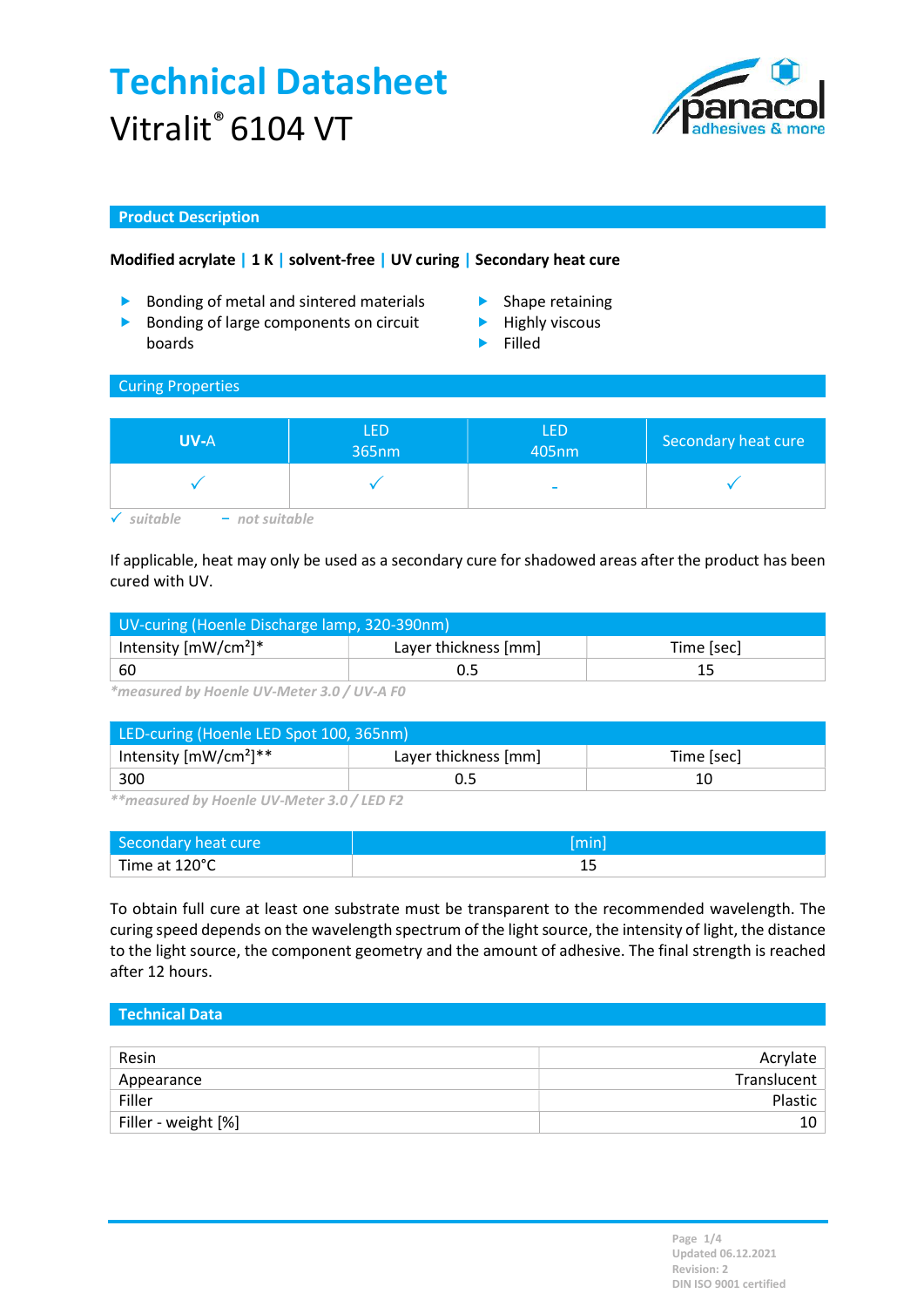# Technical Datasheet Vitralit® 6104 VT



| <b>Uncured Material</b>                                              |                   |
|----------------------------------------------------------------------|-------------------|
| Viscosity [mPas] (Brookfield LVT, 25 °C, Sp. 4/3 rpm)<br>PE-Norm 001 | $80,000 - 90,000$ |
| Viscosity [mPas] (Kinexus Rheometer, 25 °C, 10s <sup>-1</sup> )      |                   |
| PE-Norm 064                                                          | $8,000 - 17,000$  |
| Thixotropic index [1/10]                                             | $3.0 - 3.7$       |
| PE-Norm 064                                                          |                   |
| Density $[g/cm^3]$                                                   | $1.1 - 1.2$       |
| PE-Norm 004<br>Flash point [°C]                                      |                   |
| PE-Norm 050                                                          | >100              |
| Refractive index [nD20]                                              |                   |
| PE-Norm 023                                                          | $1.47 - 1.48$     |
| Working life [days]                                                  | 3                 |
| @ room temperature                                                   |                   |
| <b>Cured Material</b>                                                |                   |
| Hardness shore D                                                     | $45 - 60$         |
| PE-Norm 006                                                          |                   |
| Temperature resistance [°C]                                          | $-40 - 200$       |
| Shrinkage [%]                                                        | $<$ 2             |
| PE-Norm 031<br>Water absorption [%]                                  |                   |
| PE-Norm 016                                                          | $2$               |
|                                                                      |                   |
| Glass transition temperature - DSC [°C]<br>PE-Norm 009               | $65 - 90$         |
| Coefficient of thermal expansion [ppm/K] below Tg                    |                   |
| PE-Norm 017                                                          | $60 - 120$        |
| Coefficient of thermal expansion [ppm/K] above Tg                    |                   |
| PE-Norm 017                                                          | $200 - 300$       |
| Thermal conductivity [W/m*K]                                         | $0.3 - 0.5$       |
| PE-Norm 062                                                          |                   |
| Thermal conductivity [W/m*K]                                         | $0.8 - 1.3$       |
| PE-Norm 054                                                          |                   |
| Dielectric constant [10kHz]<br>IEC 62631-2-1                         | $4 - 7$           |
| Dielectric strength [kV/mm]                                          |                   |
| <b>DIN EN 60243</b>                                                  | $17 - 22$         |
|                                                                      |                   |
| Young's modulus - Tensile test [MPa]                                 | $120 - 260$       |
| 150mW/cm <sup>2</sup> , 30sec, Fe spectrum<br>PE-Norm 056            |                   |
| Tensile strength [MPa]                                               |                   |
| 150mW/cm <sup>2</sup> , 30sec, Fe spectrum                           | $6 - 11$          |
| PE-Norm 014                                                          |                   |
| Elongation at break [%]                                              |                   |
| 150mW/cm <sup>2</sup> , 30sec, Fe spectrum                           | $20 - 30$         |
| PE-Norm 014                                                          |                   |

Page 2/4 Updated 06.12.2021 Revision: 2 DIN ISO 9001 certified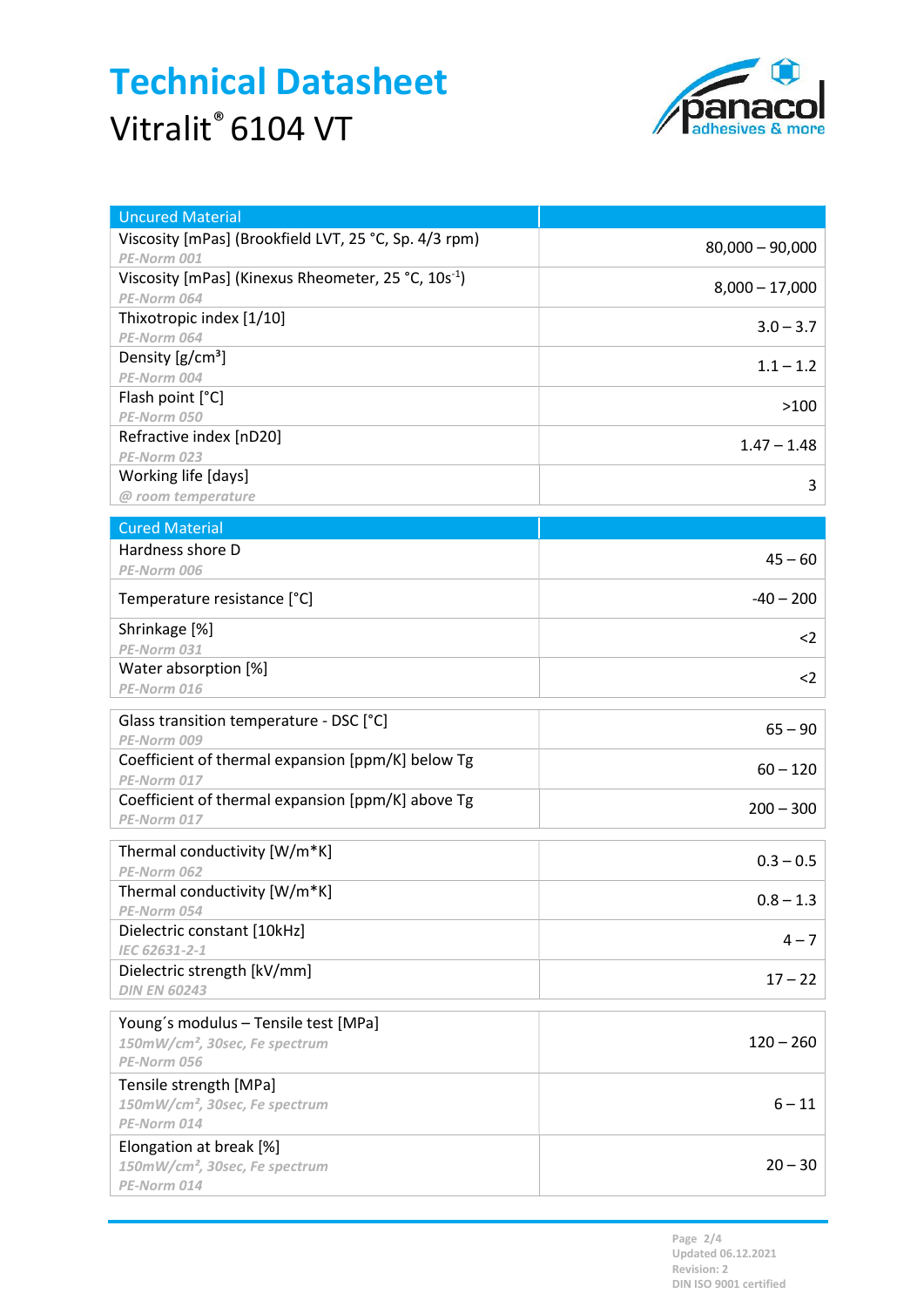# Technical Datasheet Vitralit<sup>®</sup> 6104 VT



## Transport/Storage/Shelf Life

| Package type      | <b>Transport</b>                           | <b>Storage</b>                  | Shelf life*                                    |
|-------------------|--------------------------------------------|---------------------------------|------------------------------------------------|
| Syringe/Cartridge | At room temperature<br>max. $25^{\circ}$ C | $0^{\circ}$ C – 10 $^{\circ}$ C | At delivery<br>min. 6 months<br>max. 12 months |
| Other packages    |                                            |                                 |                                                |

\*Store in original, unopened containers!

#### Instructions for use

## Surface preparation

The surfaces to be bonded should be free of dust, oil, grease, mold release, or other contaminants in order to obtain an optimal and reproducible bond. For cleaning we recommend the cleaner IP® from Panacol, or a solution of Isopropyl Alcohol at 90% or higher concentration. Substrates with low surface energy (e.g. polyethylene, polypropylene) must be pretreated in order to achieve sufficient adhesion.

## Application

Our products are supplied ready to use. Depending on the packaging, our adhesives may be dispensed by hand directly from the package, or they can be applied using dispensing systems and automation that is compatible with light-curable adhesive chemistry. Vitralit® adhesives can begin to cure slowly in daylight and with longer term exposure under indoor lighting. We therefore recommend that adhesive exposure to ambient light must be kept to a minimum. Fluid lines and dispense tips must be 100% light blocking. For assistance with dispensing options, please contact our Application Engineering department. Adhesive and substrate should not be cold for proper bonding. They must be allowed to warm to room temperature prior to processing. After dispensing the adhesive, bonding of the parts should be done promptly. It is recommended that curing stations be equipped with air exhaust systems to evacuate vapors and heat generated during the curing process. After curing, the adhesive must be allowed to cool to ambient temperature before testing the product's performance. For safety information refer to our Material Safety Data Sheet (MSDS).

## Storage

This is light sensitive material. Containers must remain covered when not in use. Minimize exposure of uncured material to daylight, artificial light, and UV light during storage and handling. Store uncured product in its original, closed container in a dry location. Any material removed from the original container must not be returned to the container as it could be contaminated. Panacol cannot assume responsibility for products that were improperly stored, contaminated, or repackaged into other containers.

## Handling and Clean-up

For safe handling information, consult this product's Material Safety Data Sheet (MSDS) prior to use. Uncured material may be wiped away from surfaces with organic solvents. Do not use solvents to remove material from eyes or skin!